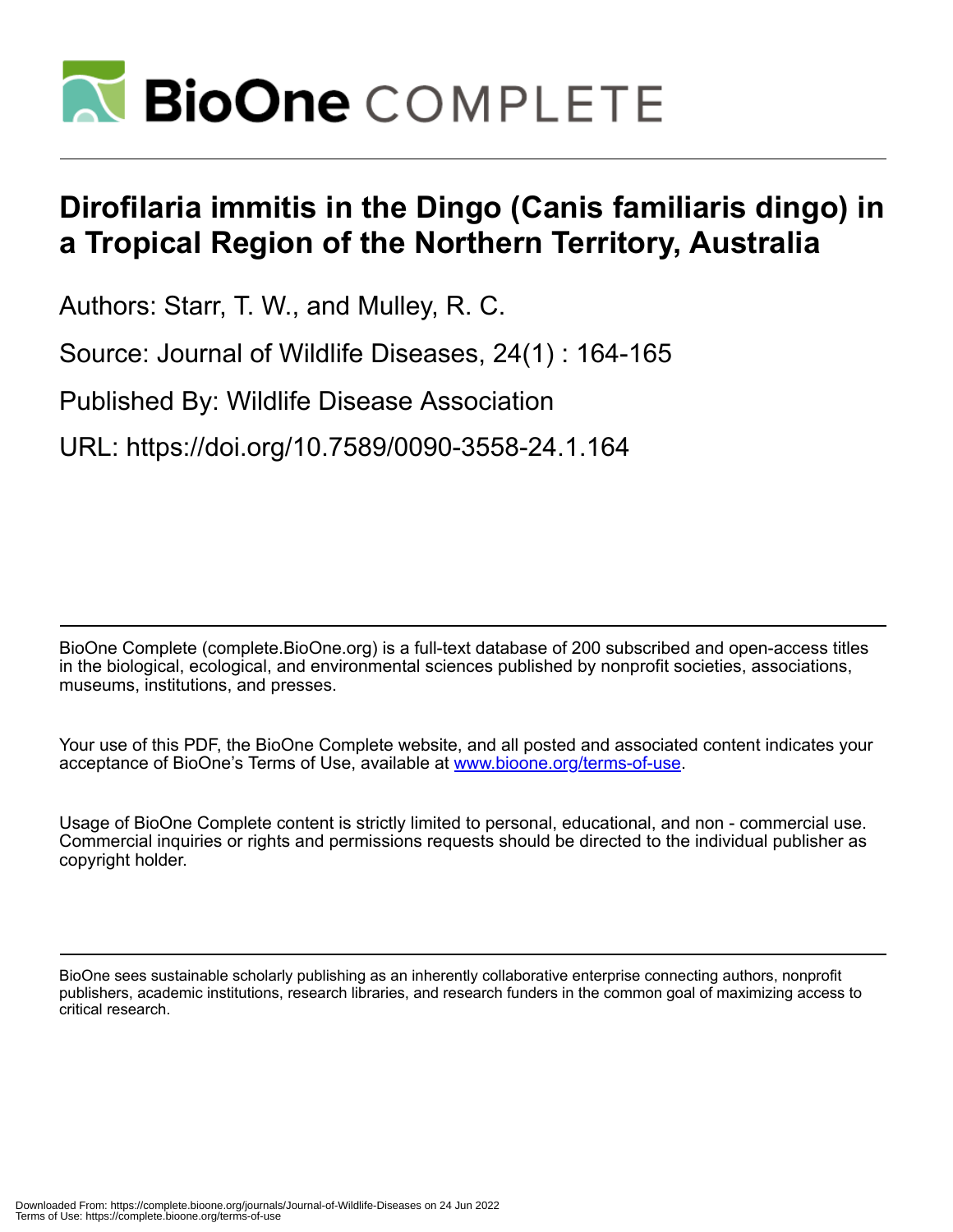## **Dirofilaria immitis in the Dingo (Canis familiaris dingo) in a Tropical Region of the Northern Territory, Australia**

**T. W.** Starr' **and R. C. MuIIey,2** ' Ban Ban Springs Station, via Adelaide River, 5783, Northern Territory, Austraha; **<sup>2</sup>** Department of Veterinary Clinical Studies, The University of Sydney, Private Mailbag 3, Camden, 2570, New South Wales, Australia

**ABSTRACT:** The heart and lungs from 32 adult dingoes *(Canis famihiaris dingo)* were exam med for canine heartworm *(Dirofilaria imrnitis)* infection. Eighteen of 32 (56%) samples were infected, with intensity of infection ranging from 1 to 31 worms per animal. Seven of18 (39%) infections were single sex infections. Large numbers of circulating microfilariae were present in blood from all dingoes infected with both sexes of worms.

*Key words:* Dingo, *Canis farnihiaris dingo,* heartworm, *Dirofilaria immitis,* **survey.**

*Dirofilaria immitis* **is an** important nematode parasite of domestic dogs (Kelly, 1978). Infections have been reported also in many species of wild canids including coyotes *(Canis latrans)* by Custer and Pence (1981), cape hunting dogs *(Lycaen pictus)* by Loomis and Lee (1984), gray foxes *(Urocyon cinereoargenteus)* by Hubert et al. (1982), red foxes *(Vulpes vu! pes)* by Mulley and Starr (1984), and red wolves *(Canis rufus)* by Custer and Pence (1981). It has been reported infrequently also in a range of other mammals including domestic cats, horses and marine mammals (Kelly, 1978) and human beings (Merril et al., 1980).

*Dirofilaria imrnitis* occurs in dingoes *(Canisfami!iaris dingo)* in Australia (Kelly, 1978), but there are no reports on its prevalence. This paper reports the preyalence of canine heartworm in a sample of dingoes from a monsoonal region of the Northern Territory, Australia.

Thirty-two adult dingoes (19 male and 13 female) were shot on Ban Ban Springs Station (latitude 13°30'S, longitude  $132^{\circ}0'E$ ), in the Northern Territory, Australia, over a 2-yr period as part of a dingo control program.

Immediately after collection of dingoes, the heart and lungs were removed and examined for the presence of heartworms. Blood samples were collected also and ex amined for the presence of microfilariae using a filter technique described by Wylie (1970). There was no attempt to accurately age the animals sampled, although two were known to be  $\leq 1$  yr old based on collection date and size of the animal.

Eighteen of 32 (56%) dingoes examined were infected with *D. immitis.* Representative specimens of *D. imrnitis* were deposited in the South Australian Museum (North Terrace, Adelaide, South Australia, 5000, Australia; accession number V 4065). The prevalence of infection in female dingoes was  $69\%$  (9/13) and in males 47\% (9/ 19). The intensity of infection ranged from 1 to 31 with a mean of 9.2 nematodes per host. Seven of 18 (39%) dingoes had single sex infections of heartworms and in all cases female worms were present. Patent infections, as exemplified by the presence of microfilariae in circulating blood, were detected in all dingoes infected with both sexes of *D. immitis.*

Ten of 18 infected dingoes (56%) had heartworms in the pulmonary artery and right ventricle; 3/18 dingoes (17%) had heartworms in the pulmonary artery only; 1/18 (6%) had heartworms in the right ventricle only; 3/18 (17%) had heartworms in the pulmonary artery, right ventricle and the pulmonary arterial tree of the lungs; and 1/18 (6%) had heartworms only in the pulmonary arterial tree of the lungs. A total of 117 worms was collected from 18 infected dingoes. Twenty-seven of the 117 worms (23%) recovered were males.

The prevalence of infection in the wild population of dingoes in this area of the Northern Territory is high, but the impact of infection in terms of morbidity and